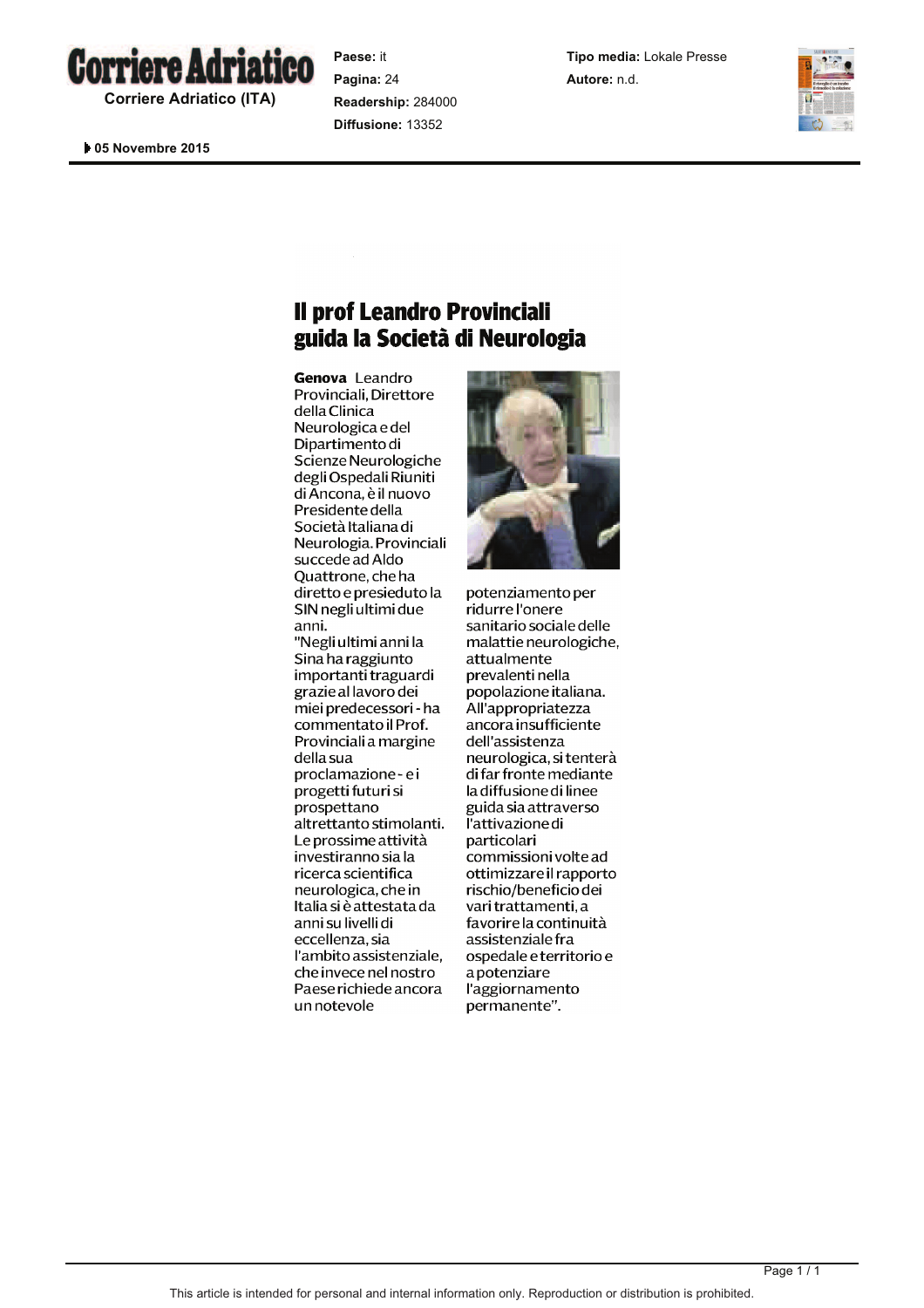# **Corriere Adriatico**

**Corriere Adriatico Ascoli e San Benedetto (ITA)**

 **05 Novembre 2015** 

**Paese:** it **Pagina:** 20 **Readership:** 36856 **Diffusione:** 1733

**Tipo media:** Lokale Presse **Autore:** n.d.



## Il prof Leandro Provinciali guida la Società di Neurologia

Genova Leandro Provinciali, Direttore della Clinica Neurologica e del Dipartimento di Scienze Neurologiche degli Ospedali Riuniti di Ancona, è il nuovo Presidente della Società Italiana di Neurologia. Provinciali succede ad Aldo Ouattrone, che ha diretto e presieduto la SIN negli ultimi due anni. "Negli ultimi anni la Sina ha raggiunto importanti traguardi grazie al lavoro dei miei predecessori - ha commentato il Prof. Provinciali a margine della sua proclamazione-ei progetti futuri si prospettano altrettanto stimolanti. Le prossime attività investiranno sia la ricerca scientifica neurologica, che in Italia si è attestata da anni su livelli di eccellenza, sia l'ambito assistenziale. che invece nel nostro Paese richiede ancora un notevole

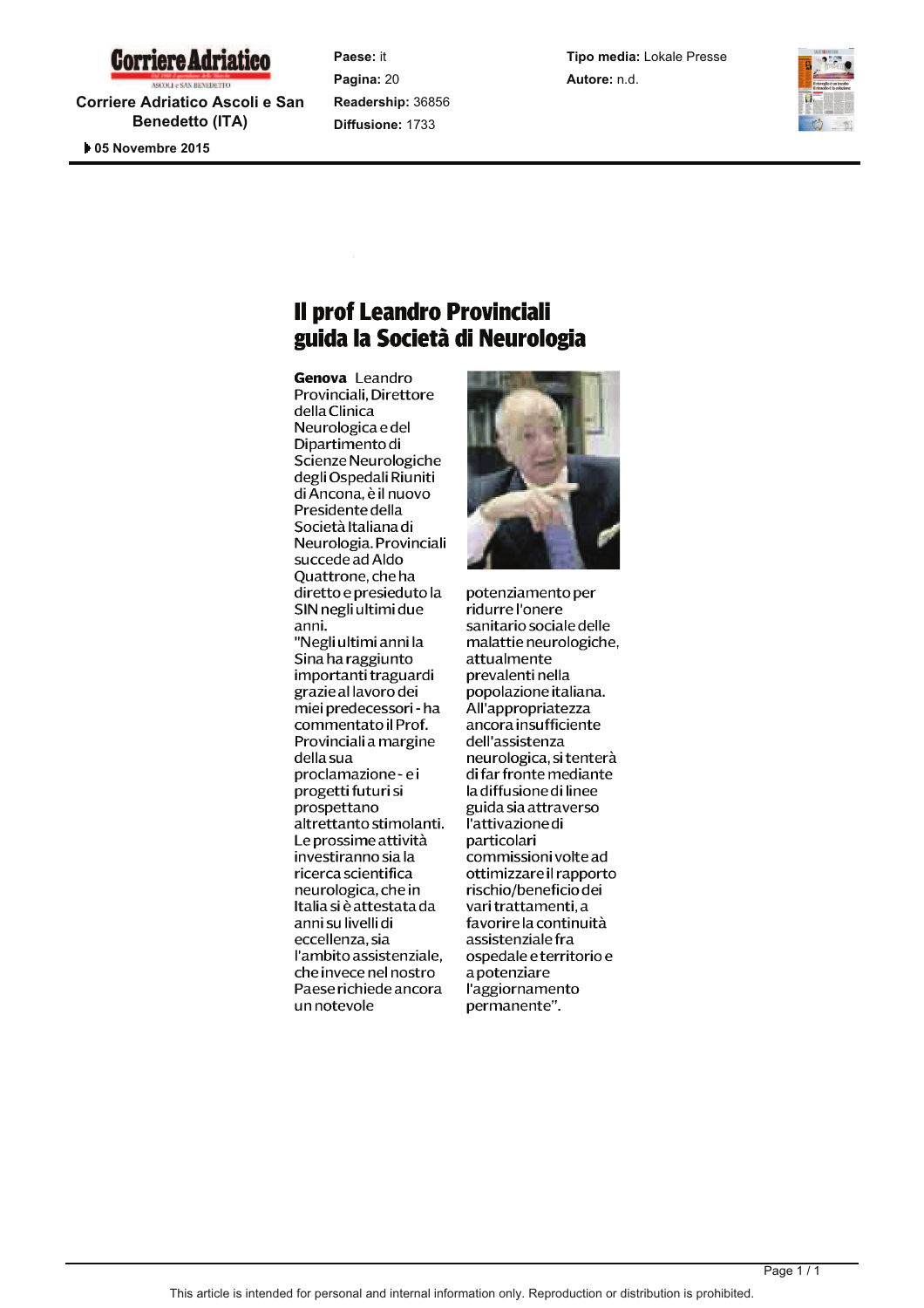### **Gazzetta del Sud Catanzaro**

**Gazzetta del Sud Catanzaro (ITA)**

**Paese:** it **Pagina:** 20 **Readership:** 46892 **Diffusione:** 3705

**Tipo media:** Lokale Presse **Autore:** n.d.



 **05 Novembre 2015** 

#### led so societ aateriva tor leinde

# Quattrone: l'Università non vuole conflitti tra le diverse realtà mediche e scientifiche

Abramo: vogliamo qui il più grande ospedale e centro di ricerca

«Il processo di integrazione tra l'ospedale "Pugliese" e il Policlinico universitario dovrà avvenire senza alcuna penalizzazione delle professionalità esistenti e su un terreno di assoluta pari dignità tra le componenti. La città deve puntare a realizzare il più grande ospedale e centro di ricerca della Calabria, punto di riferimento per tutta la popolazione calabrese». È quanto ha ribadito il sindaco Sergio Abramo nel corso dell'incontro avuto ieri con il rettore Aldo Quattrone, a conclusione della sua "campagna di ascolto" sulle problematiche della sanità catanzarese.

Prima di Ouattrone, il sindaco ha incontrato il commissario per il piano di rientro Massimo Scura, i vertici dell'azienda ospedaliera "Pugliese-Ciaccio" e il direttore generale del dipartimento regionale Riccardo Fatarella.

«Il rettore Quattrone-riferisce l'ufficio stampa del Comune - ha accolto, senza indugi, l'appello del sindaco ed ha espresso la sua piena disponi-<br>bilità perché l'integrazione, che deve essere positiva e condivisa, avvenga senza alcuna



Faccia a faccia. Il rettore, Aldo Quattrone, e il sindaco, Sergio Abramo

penalizzazione delle professionalità esistenti». Secondo Aldo Quattrone «l'Università riferisce ancora la nota di Palazzo De Nobili – non ha interesse a creare conflittualità tra realtà mediche e scientifiche che, tutte assieme, possono realizzare nel capoluogo un polo sanitario di reale eccellenza». E ancora, il rettore «si è detto cautamente ottimista circa la possibilità che già nei prossimi giorni si possa giungere ad un'intesa tra Università e azienda ospedaliera che preveda, in una prima fase, il trasferimento al Policlinico solo di quei reparti che già condividono la scelta di utilizzare nuovi spazi».

Dunque, stando a quanto rileva il Comune, «non ci sarà alcuna forzatura e il "peso" della componente ospedaliera sarà pienamente rispettato».

Il sindaco «si è augurato che l'ipotesi di accordo a cui si sta lavorando in queste ore sia di pieno soddisfacimento della componente ospedaliera che rappresenta – ha ribadito – un grandissimo patrimonio che la città vuole difendere». Il primo cittadino ha anche insistito sulla «necessità che le risorse a disposizione, pari a circa 124 milioni di euro, vengano ben utilizzate per realizzare nella maniera più logica e utile le nuove strutture che servono alla costituenda azienda unica».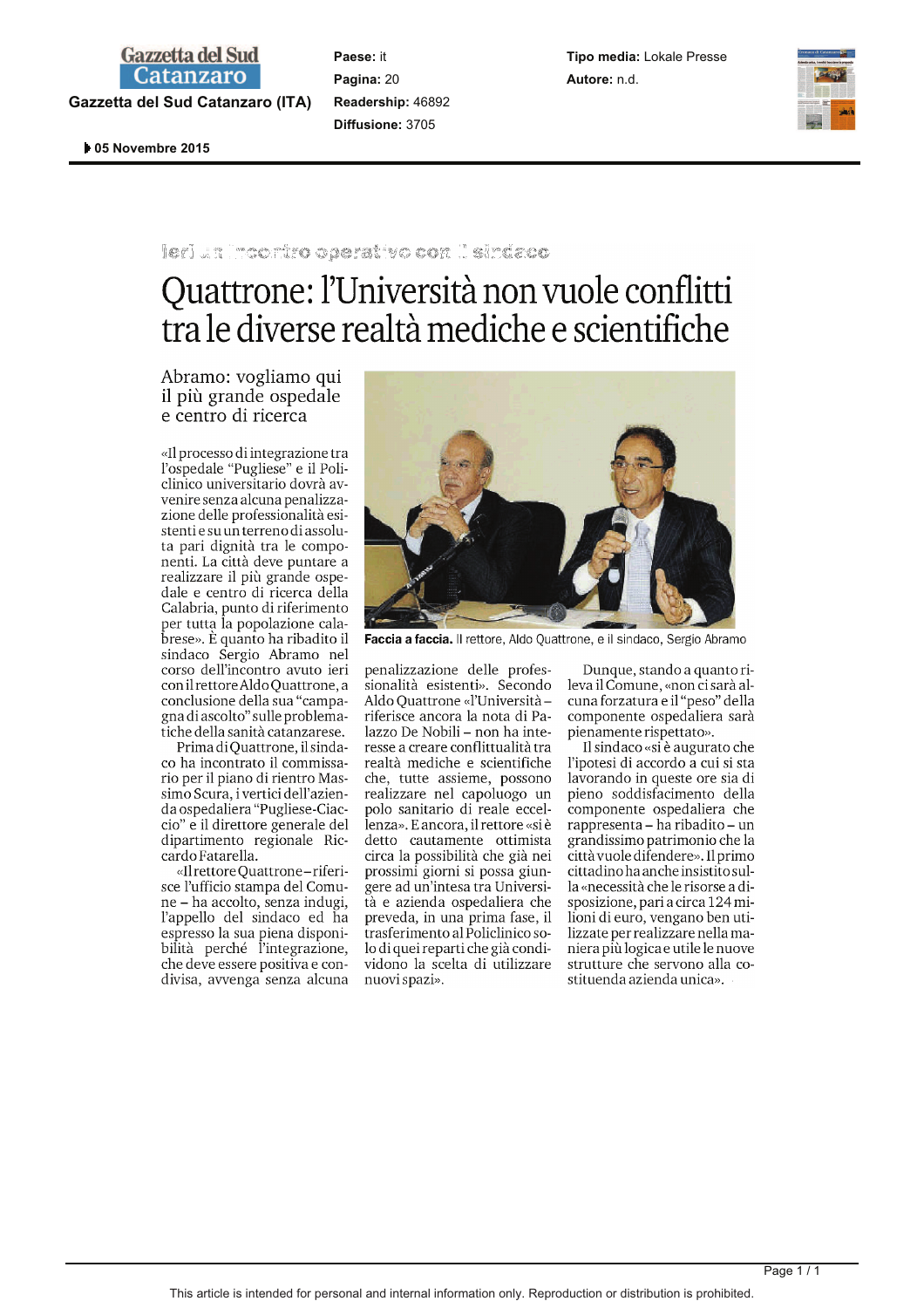

**Corriere Adriatico Fermo (ITA)**

 **05 Novembre 2015** 

**Paese:** it **Pagina:** 20 **Readership:** 33720 **Diffusione:** 1585

**Tipo media:** Lokale Presse **Autore:** n.d.



### Il prof Leandro Provinciali guida la Società di Neurologia

Genova Leandro Provinciali, Direttore della Clinica Neurologica e del Dipartimento di Scienze Neurologiche degli Ospedali Riuniti di Ancona, è il nuovo Presidente della Società Italiana di Neurologia. Provinciali succede ad Aldo Ouattrone, che ha diretto e presieduto la SIN negli ultimi due anni. "Negli ultimi anni la Sina ha raggiunto importanti traguardi grazie al lavoro dei miei predecessori - ha commentato il Prof. Provinciali a margine della sua proclamazione-ei progetti futuri si prospettano altrettanto stimolanti. Le prossime attività investiranno sia la ricerca scientifica neurologica, che in Italia si è attestata da anni su livelli di eccellenza, sia l'ambito assistenziale. che invece nel nostro Paese richiede ancora un notevole

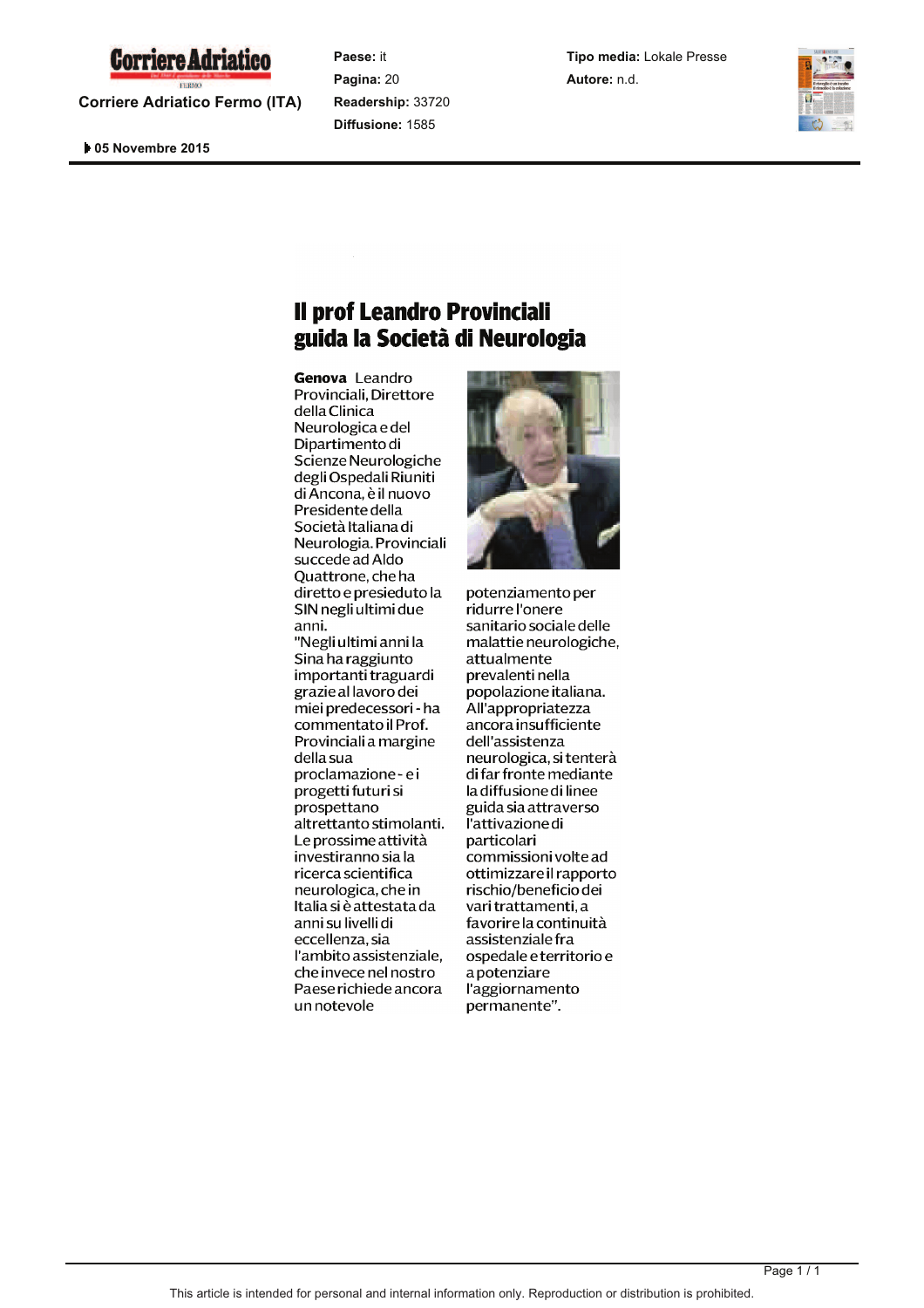

**Corriere Adriatico Macerata (ITA)**

 **05 Novembre 2015** 

**Paese:** it **Pagina:** 20 **Readership:** 41205 **Diffusione:** 1937

**Tipo media:** Lokale Presse **Autore:** n.d.



## Il prof Leandro Provinciali guida la Società di Neurologia

Genova Leandro Provinciali, Direttore della Clinica Neurologica e del Dipartimento di Scienze Neurologiche degli Ospedali Riuniti di Ancona, è il nuovo Presidente della Società Italiana di Neurologia. Provinciali succede ad Aldo Ouattrone, che ha diretto e presieduto la SIN negli ultimi due anni. "Negli ultimi anni la Sina ha raggiunto importanti traguardi grazie al lavoro dei miei predecessori - ha commentato il Prof. Provinciali a margine della sua proclamazione-ei progetti futuri si prospettano altrettanto stimolanti. Le prossime attività investiranno sia la ricerca scientifica neurologica, che in Italia si è attestata da anni su livelli di eccellenza, sia l'ambito assistenziale. che invece nel nostro Paese richiede ancora un notevole